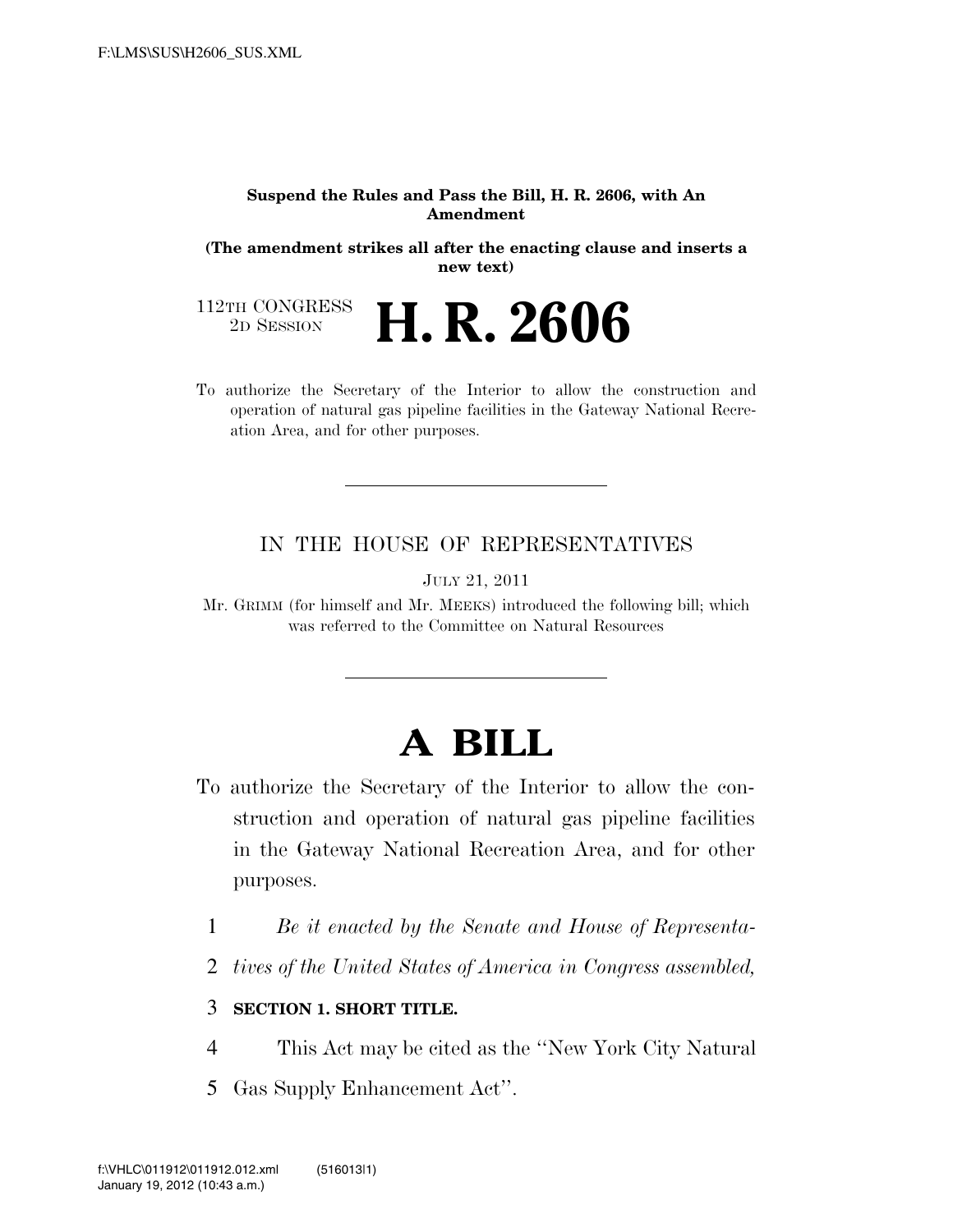$\mathfrak{D}$ 

# **SEC. 2. DEFINITIONS.**

In this Act:

 (1) ENTITY.—The term ''entity'' means an en-tity holding a permit issued under this Act.

 (2) LEASE.—The term ''lease'' means an agree- ment that authorizes the occupancy and use of cer- tain designated premises for facilities associated with the project, particularly a meter and regulating station.

 (3) NATURAL GAS PIPELINE FACILITIES.—The term ''natural gas pipeline facilities'' means pipeline and related equipment necessary for the trans- mission and distribution of natural gas, such as me- ters and heating and pressure-regulating devices used in the transportation of natural gas.

 (4) PERMIT.—The term ''permit'' means any permits, rights-of-way, or any other authorizations necessary for the Secretary to authorize the con- struction, operation, and maintenance of natural gas pipeline facilities in the Gateway National Recre-ation Area.

 (5) PROJECT.—The term ''project'' means the natural gas pipeline facilities within Gateway Na- tional Recreation Area, including the meter and reg- ulating station to be located at Floyd Bennett Field, that are part of the Rockaway Delivery Lateral/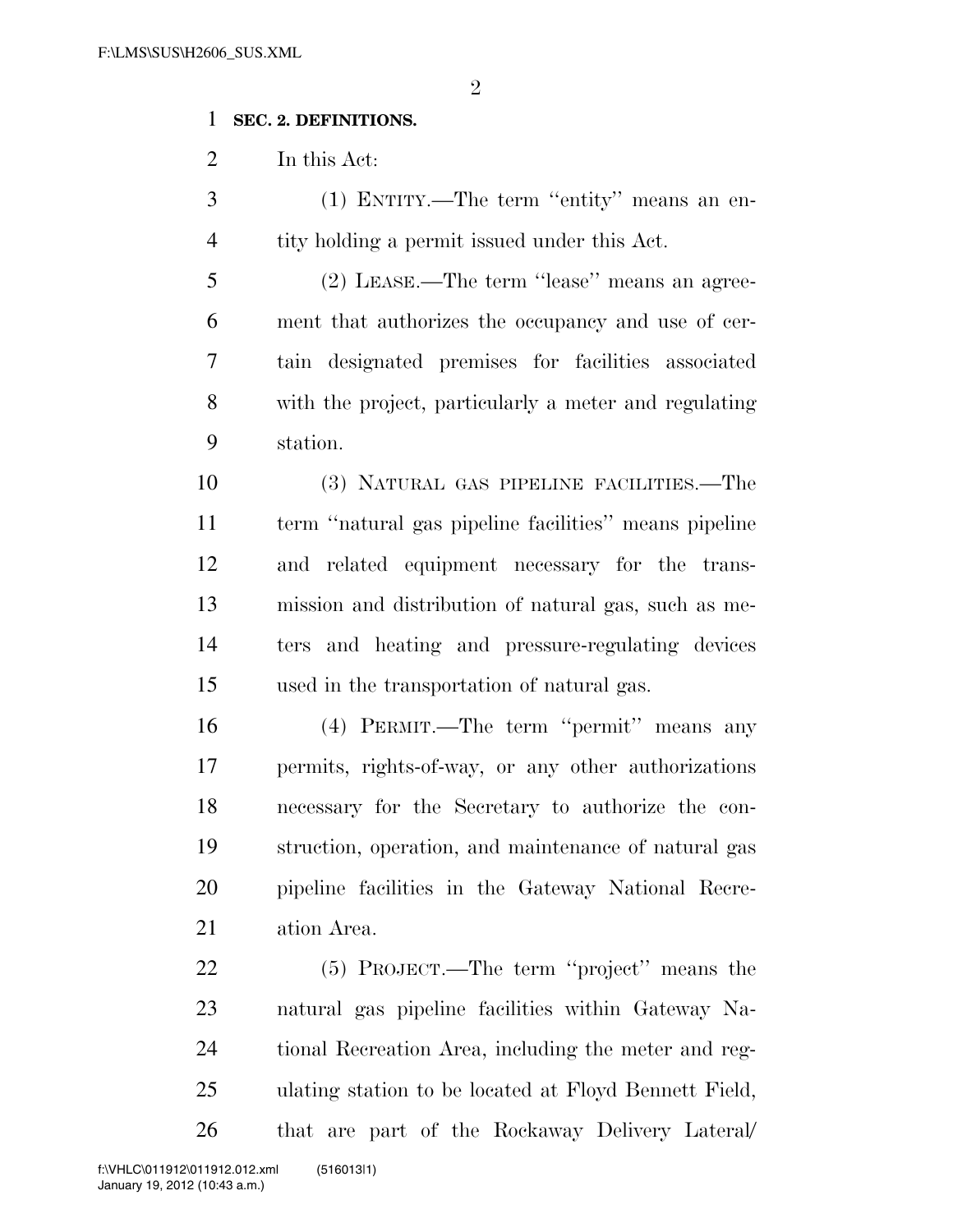Brooklyn Queens Interconnect Project, as further described in Federal Energy Regulatory Commission (FERC) Docket No. PF09–8, and including author- ized revisions to the project. (6) RENT.—The term ''rent'' means any pay- ment to the Secretary pursuant to a lease for occu- pancy and use of designated premises to be made in such a manner and at such intervals as determined by the Secretary. (7) SECRETARY.—The term ''Secretary'' means the Secretary of the Interior, acting through the Di- rector of the National Park Service. **SEC. 3. PERMITTING INSTRUMENTS FOR NATURAL GAS PIPELINE FACILITIES.**  (a) IN GENERAL.—The Secretary may issue permits to authorize the construction, operation, and maintenance of natural gas pipeline facilities, as provided by the project, within Gateway National Recreation Area. (b) TERMS AND CONDITIONS.— (1) Any rights-of-way or other permits issued for the natural gas pipeline facilities under this sec-22 tion shall be consistent with the laws and regulations generally applicable to utility rights-of-way within units of the National Park System.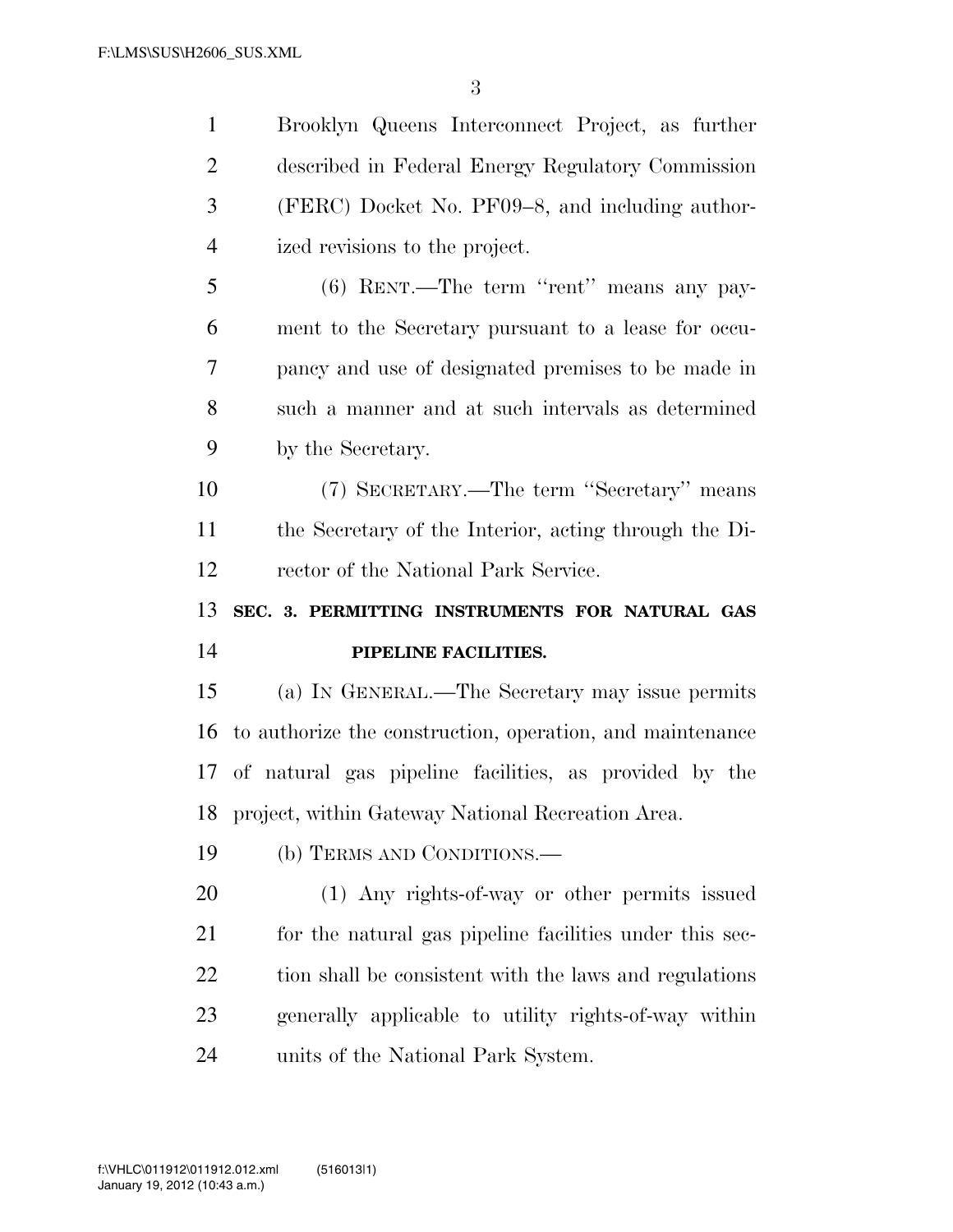(2) Any permits issued under this section for the natural gas pipeline facilities shall be subject to such terms and conditions the Secretary deems ap-propriate.

 (3) The Secretary shall charge a fee for any permits issued under this section. The fees shall be based on fair market value and shall also include costs incurred by the National Park Service in proc- essing a request for a permit; issuing a permit, if appropriate; and monitoring the permitted activities.

 (4) Any permits issued under this section shall be for a term of 10 years, subject to renewal with any changes to its terms and conditions mutually agreed upon.

 (c) ENFORCEMENT.—Failure to comply with, or a violation of, any term or condition of a permit may result in a citation, or fine, or the suspension or revocation of authorization to conduct the permitted activity.

## **SEC. 4. LEASE OF BUILDINGS.**

 The Secretary may enter into a non-competitive lease with any entity to allow the occupancy and use of buildings and associated properties on Floyd Bennett Field to house facilities associated with the project, particularly a meter and regulating station. Such lease shall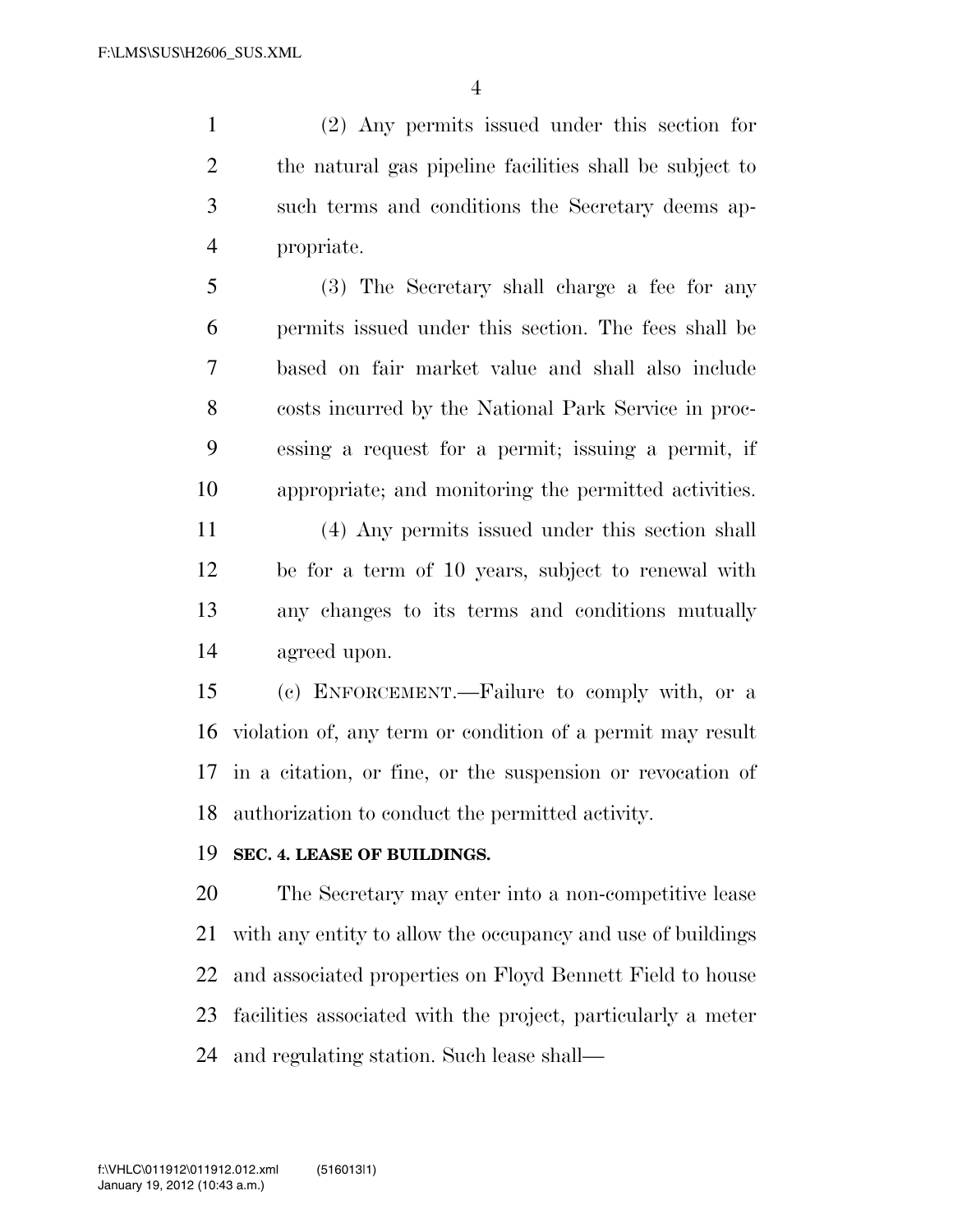| $\mathbf{1}$   | (1) otherwise be subject to National Park Serv-               |
|----------------|---------------------------------------------------------------|
| $\overline{c}$ | ice leasing regulations;                                      |
| 3              | (2) provide for the restoration and maintenance               |
| $\overline{4}$ | of the buildings and associated properties in accord-         |
| 5              | ance with the Secretary of the Interior's Treatment           |
| 6              | Standards for Historic Property (36 CFR Part 68),             |
| 7              | section 106 of the National Historic Preservation             |
| 8              | Act (36 CFR 800), and any programmatic agree-                 |
| 9              | ments;                                                        |
| 10             | (3) provide for appropriate rent for occupancy                |
| 11             | and use of the property representing, at minimum              |
| 12             | but not limited to, fair market value; and                    |
| 13             | (4) provide for monetary penalties for violations             |
| 14             | of the lease.                                                 |
| 15             | SEC. 5. FEES AND RENT.                                        |
| 16             | (a) FEES.—The Secretary shall retain the portion of           |
| 17             | any fee assessed under section $3(b)(3)$ that is equal to the |
| 18             | costs incurred in processing and issuing the permit re-       |
| 19             | quest and monitoring the permitted activities, and the bal-   |
| 20             | ance of the fee shall be deposited in the Treasury of the     |
| 21             | United States.                                                |
| 22             | (b) RENT.—Any rent collected pursuant to section 4            |
| 23             | shall be deposited in a special account in the Treasury       |
| 24             | of the United States in accordance with section $3(k)(5)$     |

of Public Law 91–383 (16 U.S.C. 1a-2(k)(5)) and shall